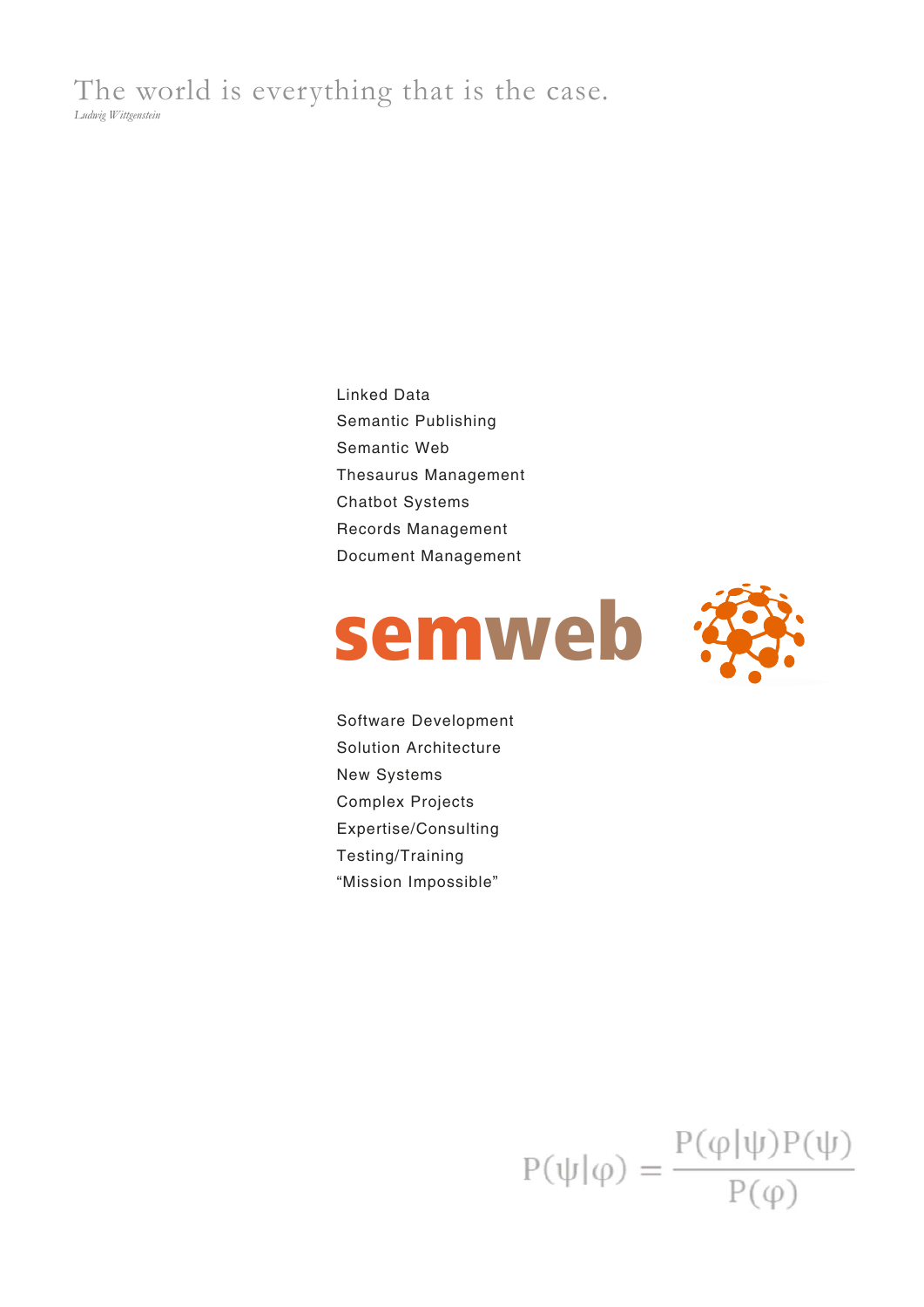## The facts in logical space are the world. *Ludwig Wittgenstein*



# semweb LLC founded 2007, CH-8700 Küsnacht

**Semweb specializes in semantic web and it is an agile and highly qualified provider of services in various disciplines and roles of software development.** 

Semweb is targeted towards the CTO of medium and large companies, or specialized service providers, who are confronted by complex projects but are unable to implement or resolve them quickly and successfully. Often, the required system implementation or design strategies extend beyond the day-to-day business of IT. For instance the design and modeling of databases is crucial for subsequent strategies to be successful. Or a business may lack short-term capacity for ongoing or planned projects, such as document management, system integration, data mining or semantic web. "Mission Impossible" is also a welcomed challenge. We are computer scientists by vocation and passion.

Semweb supports as well universities in their realization of semantic and linked data web projects.

## **Semantic Web Technologies – Records Management Software Development – ICT Consulting – Project Management**

Semweb represents the activities, achievements and experiences of its proprietor Fabio Ricci, computer scientist (at the Dortmund Technical University) with additional training,

Fabio Ricci has successfully implemented numerous large software projects in research and in industry, at home and abroad, since 1990.

Fabio Ricci is a university lecturer and entrepreneur

Geographical reach: Switzerland, Germany, Austria, Italy, France Communication languages: DE, EN, IT, FR

We are **specialist** in the following domains:

- Semantic Web
- **Linked Data**
- Semantic Publishing
- Web Mining
- Thesaurus Management
- Document Lifecycle
- Document Management
- Records Management

As well as **generalist** combining the versatile and practical experience of a senior software engineer with the creativity and passion of a dynamic scientist.



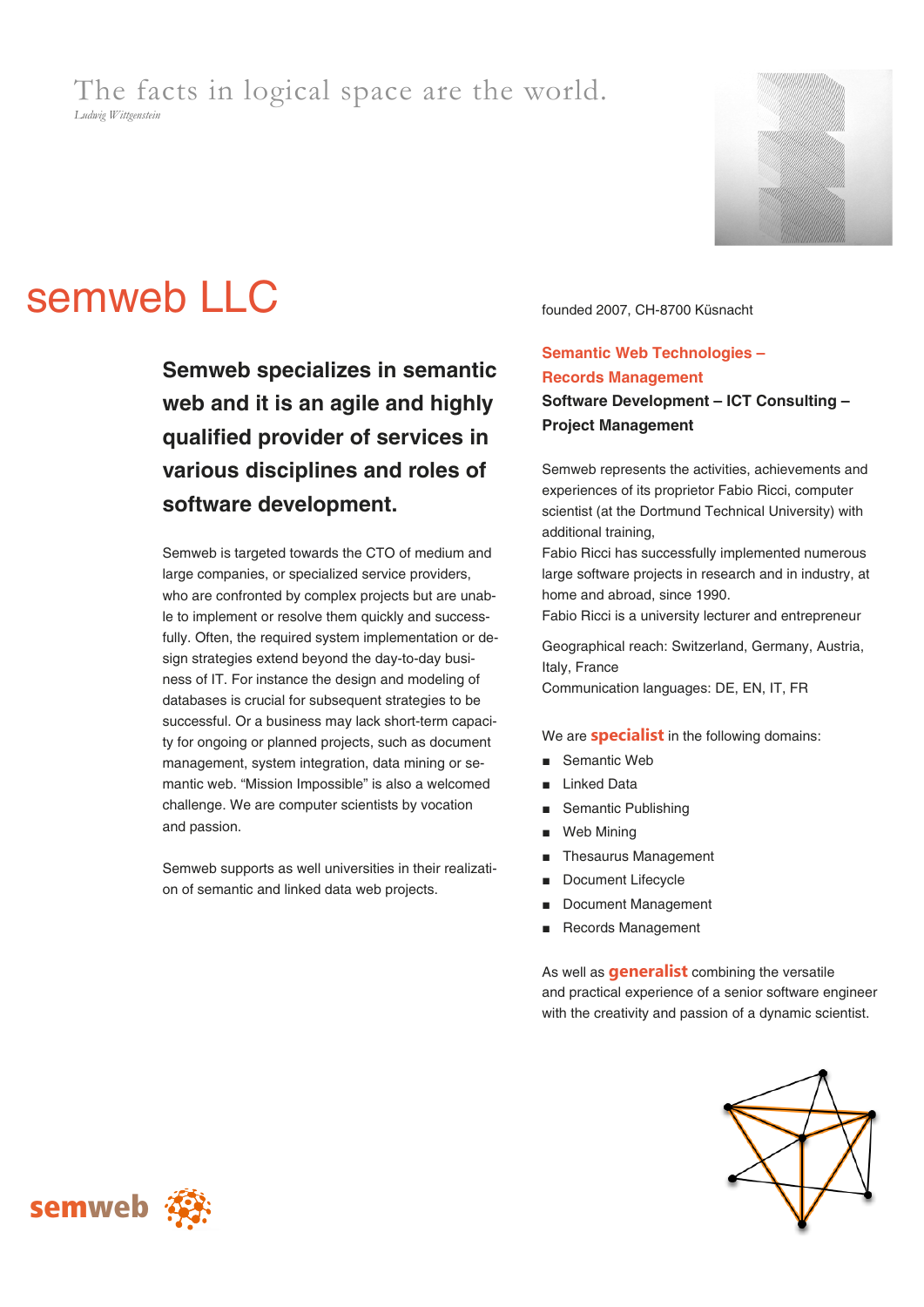## The world is determined by the facts, and by their being all the facts.

*Ludwig Wittgenstein* 



## know-how

## **Programming languages** AJAX, Java (applications, applets/servlets), PERL, PHP, HTML, VRML, C/C++,XML, RDF, SOAP, Pascal, LISP, PROLOG

**Collaborative Web Technologies**  WEB2.0, WEB3.0 (Semantic Web), Records Management, Document Management

**Semantic / SemanticWeb & Data mining Tools** Protégé, DERI Pipes, Lucene, SOLR, Virtuoso

**GUI builders**  QT 3.4.4, X11, NET, Eclipse, Websphere, phpStorm

## **Operating systems**

Windows (Server2003, XP, 7) MacOSX OS2/PM VMS (OpenVMS) X-Windows (Irix 6.3) Unix (BSD4.3, System V, Solaris, Ultrix, Irix ) Unix Scripting (sh, csh, ksh, zsh) Linux z/OS – (interfacing from Unix/Windows for document transfer)

**Application servers**  Silverstream, Websphere, JBOSS – Basic knowledge **CRM Systems** Applix (use and customising), Maximizer (use)

**Data base systems**  Oracle, mySQL, ACCESS, ARC2

**Enterprise Directory Systems**  LDAP / Softerra

**Documental Systems**  Livelink Content Server Enterprise Edition, CQ5 – Adobe Web Authoring System

**Archiving systems**  SAP-ArchiveLink, VDRNet4.2

**Virtual world authoring tools**  CosmoWorlds, Medit, Clarus CAD, OpenInventor

## **CAD/DMU Tools**  Tecoplan's Virtual Workshop DMU-Navigator Teraport DMUTools CATIA V4 – Faces and Solids CATIA V5 – GUI and automation interface



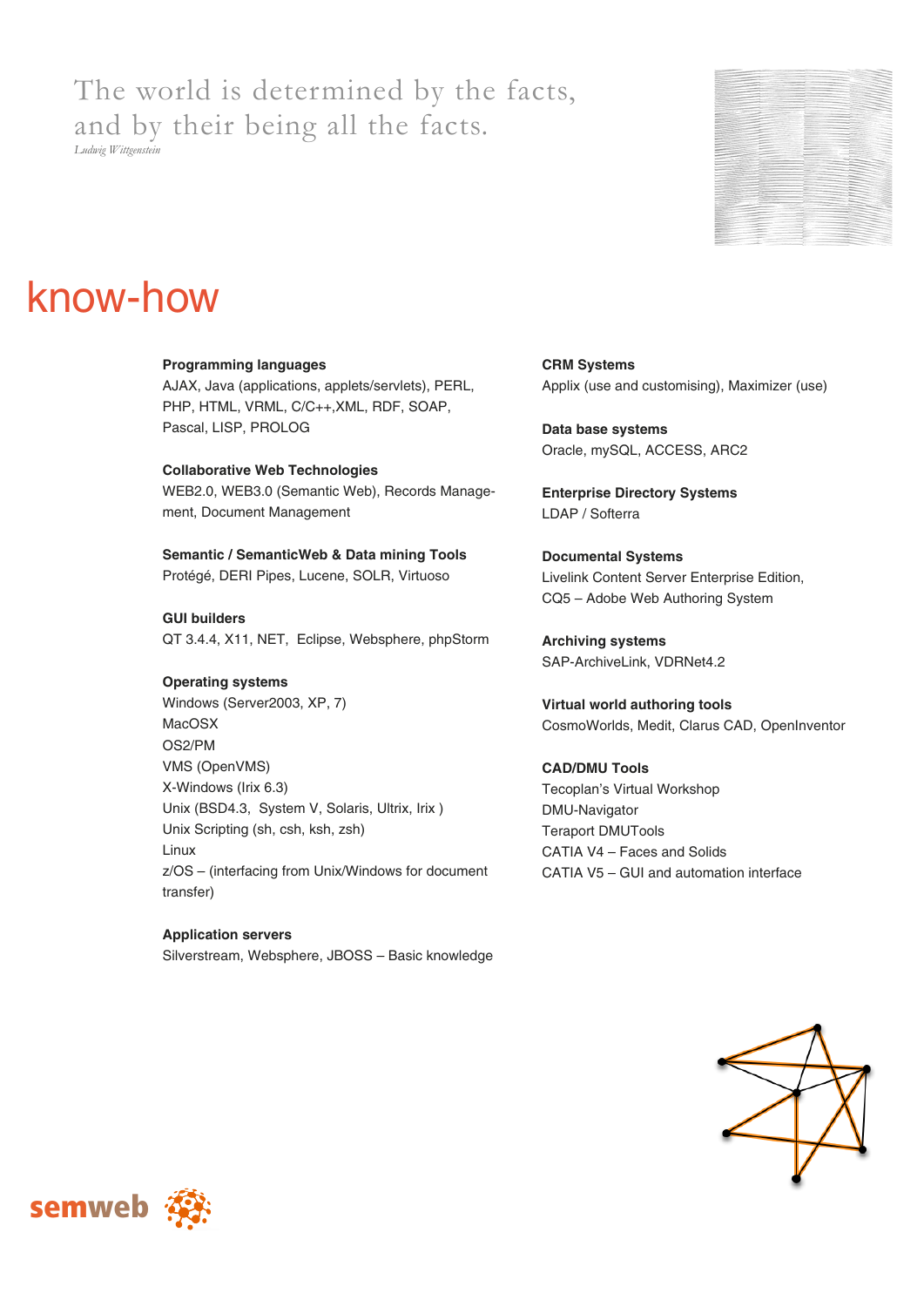The world is the totality of facts, not of things. *Ludwig Wittgenstein* 



## reason why

**We focus on the latest methods and modes of thought during implementation. We measure our-selves against results, deadlines and budgets.** 

Semweb is scientifically oriented and familiar with the latest technologies, stringently using the latest methods in analysis, planning and implementation. Our rich experience has however made us aware of the dilemmas, problems and concerns, which can act as barriers, hindering the development of IT projects or causing them to fail.

## **Caesura, Benchmarking, Impartiality, Fairness**

The external evaluation of an IT project allows an unobstructed view of the required overall context, reveals alternative ways and new approaches to finding solutions.

We consistently focus on the iterative quality assurance of development projects and the timely manageable interaction between all project participants and project instances.

For us the term "problem" has positive connotations. We identify problems, break them down, label them and discuss them constructively – impartially and relentlessly – with you by our side. Then we organize, suggest management and development models – conventional or evolutionary – design and build structures, and develop the solution agreed upon while monitoring money, time and results.

For successful cooperation, we consider it essential that our clients are willing to analyze the project in an open, efficient, critical and constructive discourse. In this way, successful troubleshooting as well as "mission impossibles" are achievable.

We lead projects and teams with our extensive experience. Our communication is clear and integrative, decisions pragmatic, yet participatory and transparent.

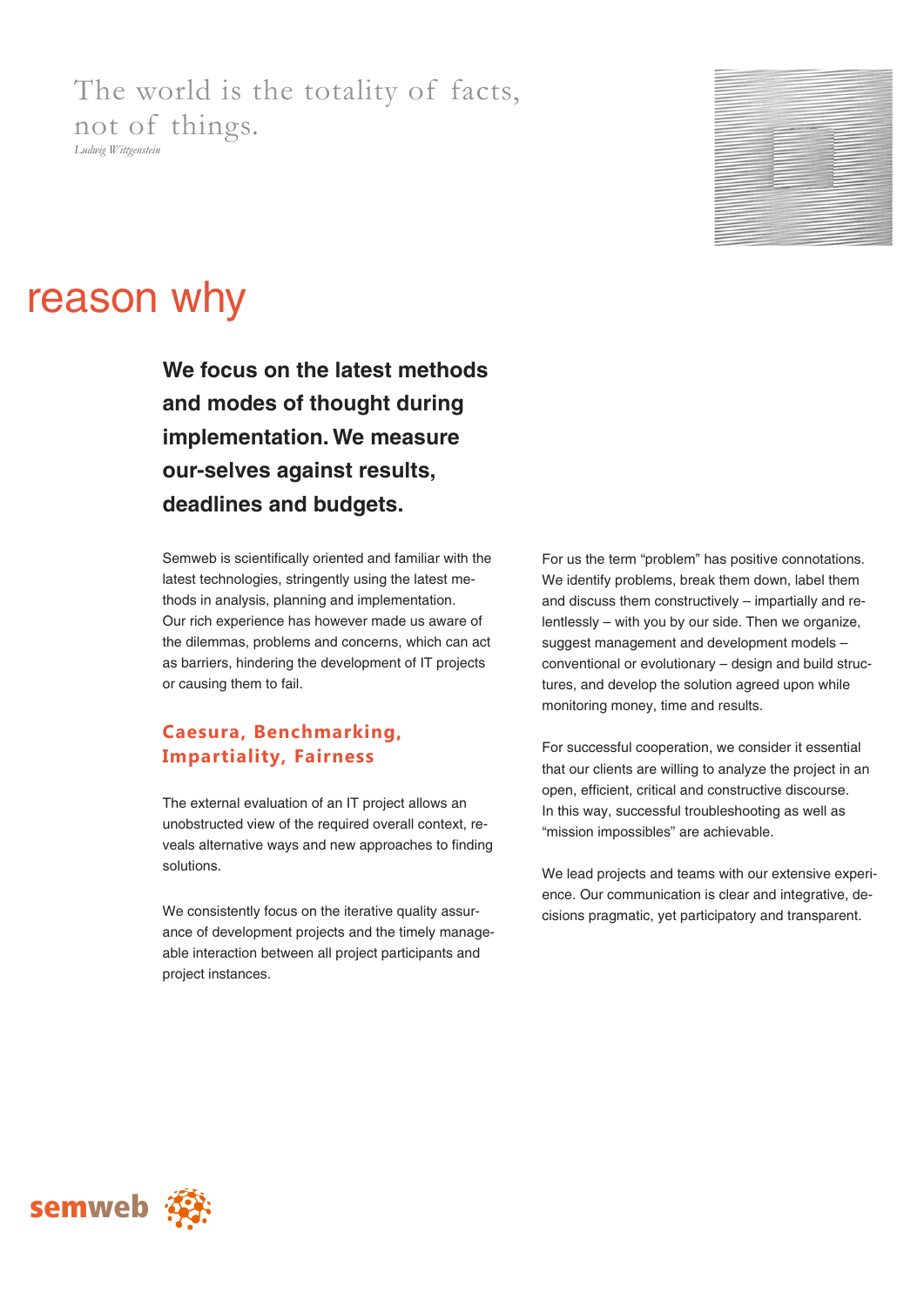What is thinkable is possible too.

*Ludwig Wittgenstein* 



## credo

**Ideal client – strong developer, structured programmer, optimal result.** 

## **Knowledge, skills**

Real knowledge is attained by curiosity, practice, hard work and constant comparison. Competence requires proof, in practice; empirically recognize success and failure, decide, improve and track. Only the courage to embrace new ways and unorthodox scenarios, while being mindful of the risks, enable the highly trained to further expand their knowledge and abilities. The skilled are typically fast.

## **Communication**

Computer scientists inherently possess a vertical understanding of communication. The purpose of their skill lies at the surface – in the needs and requirements of organizations and individuals. Perhaps the basis of all of today's actions, be it of man or machine, can be found in communication. The truly professional computer scientist communicates with his partners on a horizontal plane, where technical depths are considered, and appropriate methods are discussed so that treasures can be found.

## **Methodologies and Ideas**

As a computer scientist, the methods are natural and a matter of course for me. Methodology is indispensable and it requires stringency in analysis, conception and implementation. But do not underestimate the importance of alert intuition, the pivotal idea and the unorthodox approach, as they often lead to solutions.

## **Truth and Courage**

IT projects often fail simply due to human error. The pair "true or false" has been mastered by machines, not humans. That is why especially IT projects require that decision makers and those who are responsible have a high degree of integrity. The fact that IT projects are expensive is an additional reason for this.

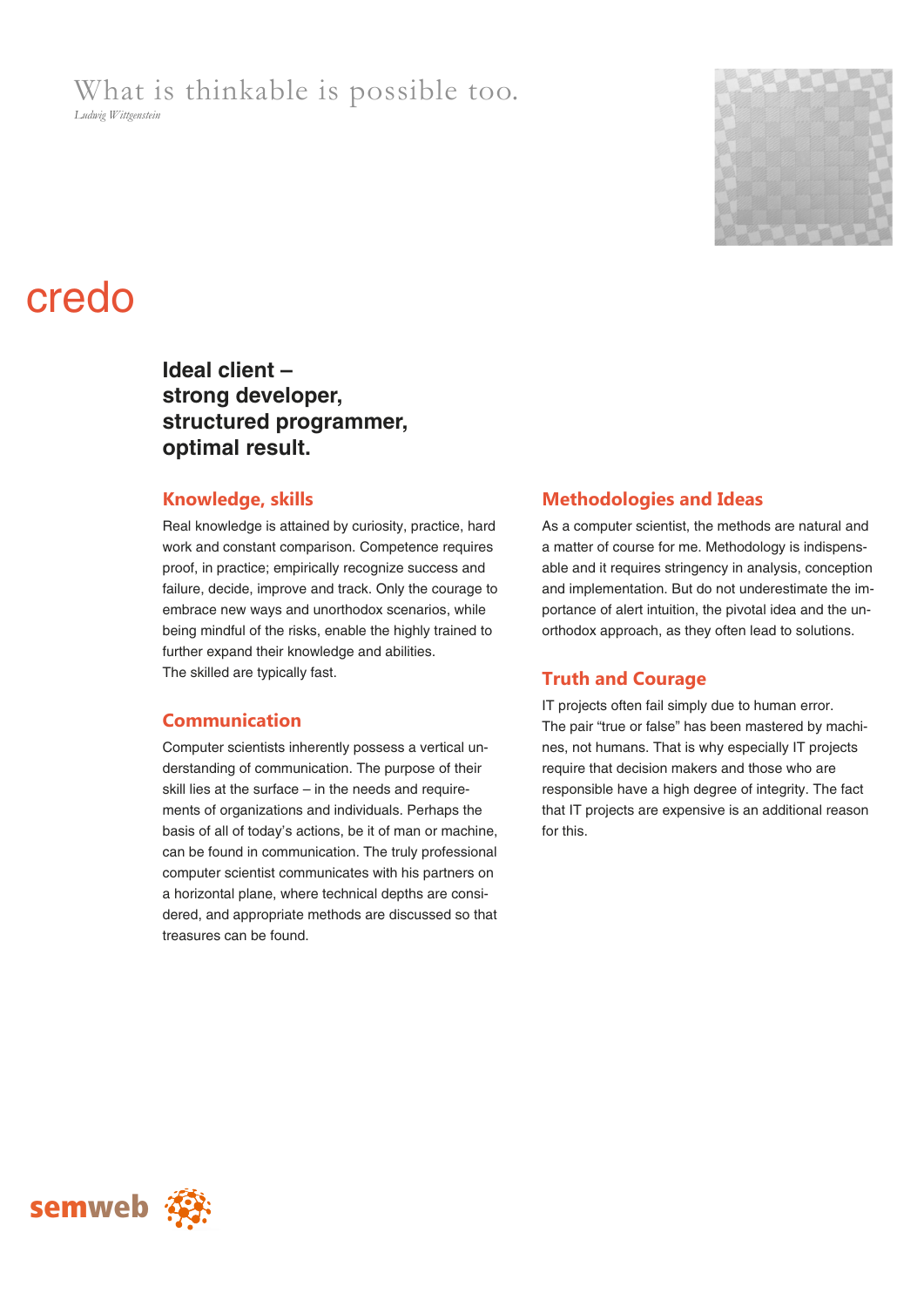The totality of facts determines what is the case, and also whatever is not the case. *Ludwig Wittgenstein* 



## testimonials

## **Extract**

ال ال His pronounced educational and didactic abilities as well as his pleasant demeanor made Mr. Ricci an expecially competent lecturer. … he coordinated the French and German speaking courses with the lecturers of the parallel courses … in a way that … profound synergy effects were created.

*Prof. Dr. Rene Schneider, Professor HEG, Genf, CH* 

77 Due to the extremely efficiently implemented development method … the developed system was recognized as an expecially worthy basis for the further development of our research activities in the area of semantic web. The … created infrastructure is considered to be the foundation for new research contracts, licenses and spin-offs for years to come. We thank him for his ... outstanding commitment...!

*Prof. Dr. Rene Schneider, Professor HEG, Genf, CH* 

77 We thank him for his … outstanding commitment … high identification and best diplomacy …!

*Claude Bossard, Executive Bossard und Partner Unternehmensberatung, Berikon, CH* 

The ... developed method/software for the handling<br>of statical 3D collision test results in the DMU process of statical 3D collision test results in the DMU process was appreciated by our … specialist department as very valuable process support.

 For this reason we decided to make productive use of the prototype in the development process MP2 (model update ACTROS) … we would like to thank him for ... his committed and successful collaboration!

*Dr. Thomas W. Helmuth, Abteilungsleiter Entwiklung LKW Europa DaimlerChrylser, Stuttgart, D* 

55 Outstanding contribution to the ReSiPi project… besides his efficient way to design, deliver and integrate results in the target architecture,… organized proactively knowledge transfer workshops to share… with all project stake holders. Besides the technical achievements… Mr. Ricci is a friendly and creative teamplayer… our gratitude for this excellent cooperation.

*Prof. Dr. Patrick Ruch, Professor HEG, Genf, CH* 

55 Outstanding collaboration … The developed portal for sale department directors of big banks exceeded our expectation timely, in form and content and made our customers enthusiastic!

*Sascha Jacobs, Executive RCOM Gruppe, München, D* 

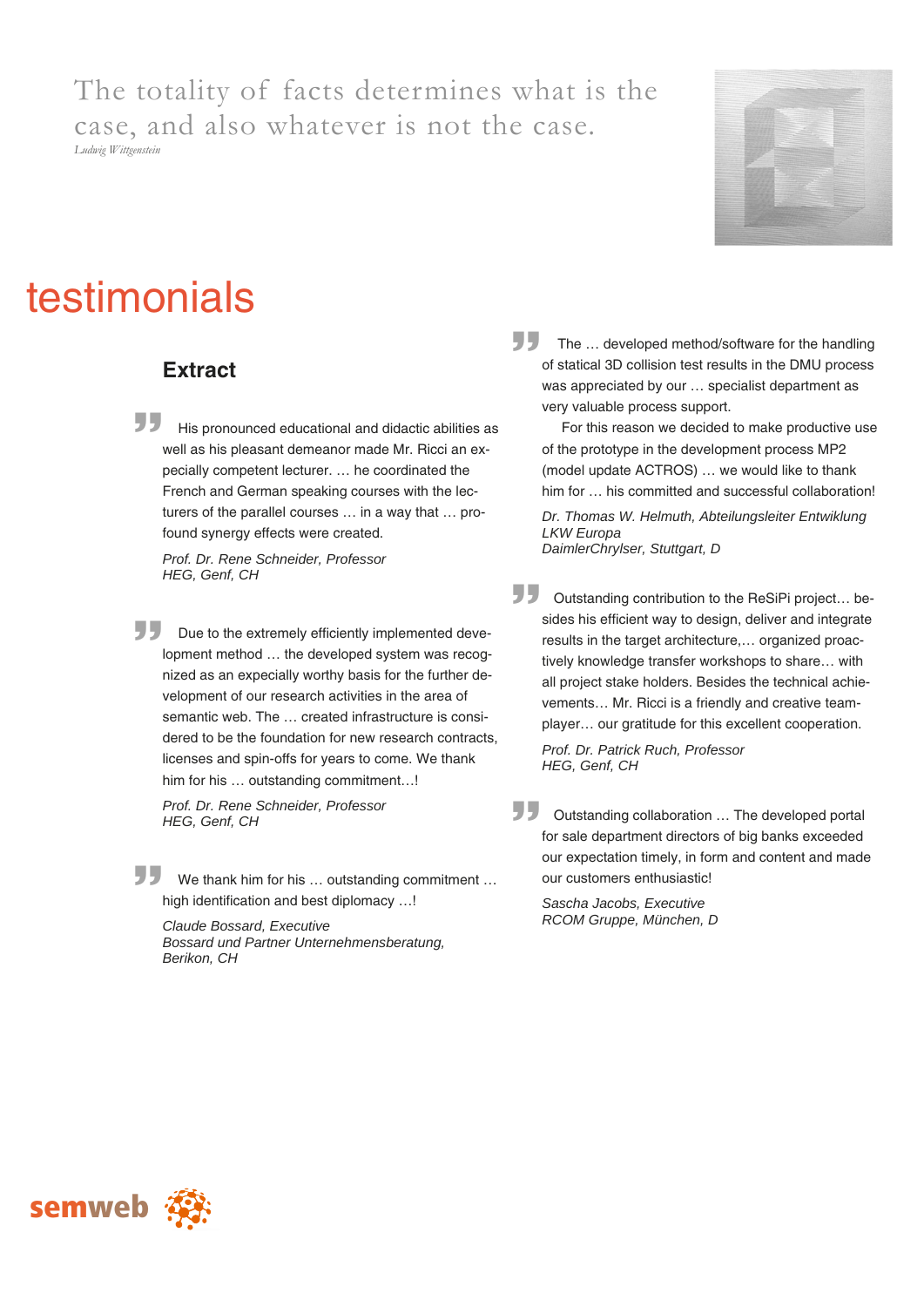## The totality of existing states of affairs is the world. *Ludwig Wittgenstein*



# Fabio Ricci

Diplom-Informatiker (univ.) TU Dortmund

**Graduate Computer Scientist, senior advisor, system engineer, expert, coach, developer, problem solver, trouble-shooter, project leader, lecturer, communicator.** 

## **Computer scientist by vocation and passion.**

At every stage of a project, communication skills are demanded from computer scientists in each role, but especially from those in leading positions. Communication skills influence, promote and make success possible. My natural, and through practice perfected talent for communication allows me to show my clients and teams the "big picture" even in stressful situations and under a complex context, allowing them to reach their goals.

I am fluent in German, English, Italian and French and write and conceptualize in these languages. My theoretical background and strong tendency towards research have lead me to a fascination with one the most thrilling areas of knowledge that will prove to be the future of research and the economy: the semantic web.

Ontologies, Internet of Things, Web 2.0, Big Data or Industry 4.0 – all these terms describe a particular vision, data, associations and qualities. They also describe interdependent definitions and controlled correlations that lead to meaningful connections. I am convinced that semantic web is currently only in it's beginning stages, and by the end of 2020 will experience an unforeseen presence in every possible application.

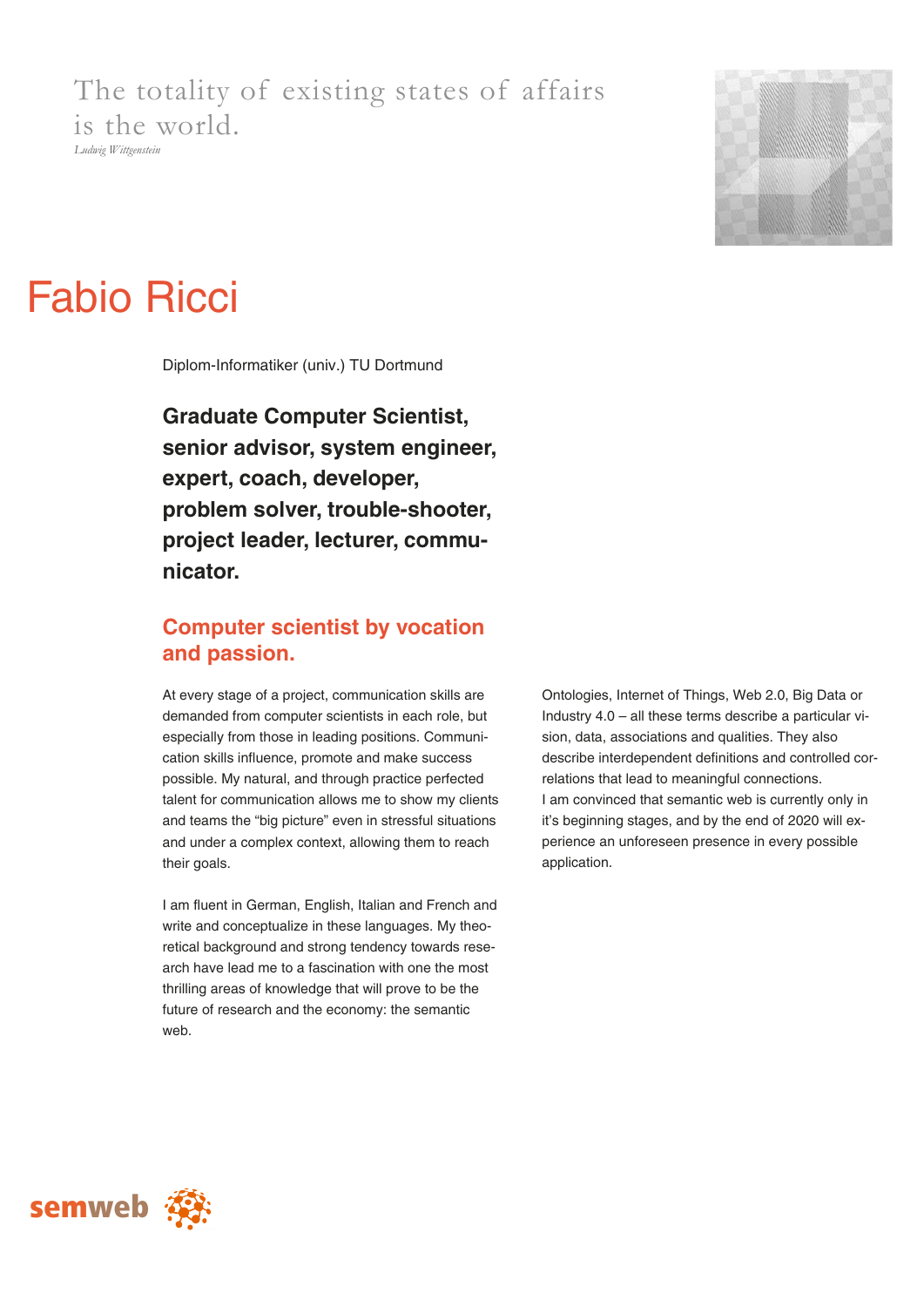## The world divides into facts.

*Ludwig Wittgenstein* 



## projects **Lecturer for bachelor courses**

## **Cooperation with HEG Genf, ZHDK Zürich, Zentralbibliothek Zürich**

- Data provider and software architect for project LODZH – Linked Data Zürich
- Development of the complete infrastructure (Java, Wiki, Issue Tracker, Backups)
- RDF Data Hosting secured with https/digest
- Consulting for the project partners around RDF / LD issues
- Software architect for the realisation of an RDF based search portal

## **OIZ – Computing center of the City (Hall) Zurich, CH**

*Interim team leader of the Web CMS Team* 

- Release planning and coordination with customer site (Zurich City Hall departments)
- Release dependent tests coordination
- Technical consulter of the innovation staff

## **HEG (HES-SO) Haute Ecole de Gestion, Geneva, CH**

#### **Project ReSiPi**

*Research consultant & Senior scientist* 

CTI Research Project: Real-time Engine for selecting Information for Patentable Inventions Scientist responsible for solution architecture and

н.

technologies.

#### **Project RODIN**

*Responsible for the solution architecture and development* 

- Web3.0, semantic web based search portal for data sources aggregation with parallel metasearch and semantic meshups (XMLRDF, AJAX, PHP, Java, MYSQL, APACHE, semantic web)
- Development of frameworks for widget generation
- Partial evaluation of SKOS structures into SOLR ready-to-use documents
- Semantization of free text search results
- Generation and publication of LOD representations of search results

- **Introduction to knowledge management** (own script)
- Introduction to database technologies (own script)
- Optimization/coordination of the French and German knowledge management course content.

## **Zürcher Kantonalbank, Zürich, CH**

*Head of EAI development –* 

- *Enterprise Application Integration*
- **Leading seven team members** Developing java based modules for the
- EAI infrastructure
- Responsible for offers for the EAI section
- Coordinating offers / releases with customer departments

#### **Development and support of the ZKB documental system**

*Roll-out Management* 

- Responsible for the document archiving interface of the documental system
- Responsible for the test environment of the documental system (Livelink, Websphere/AIX, JBOSS/ Linux and Windows)
- Development of Java applications for the documental system
- Architecture and development of a proactive monitoring system for every segment of the documental system

#### **Implementation of an SAP data archiving system**  *Technical project leader*

- Implementation of an SAP data archiving project (VDRNet4.2 and ArchiveLink, PERL, Windows, AIX, z/OS)
- Responsible for system test and roll-out management

## **Kornhausbibliotheken, Bern, CH**

#### **Development and integration of a semi-adaptive chatbot system**

Architecture, development and integration (AIML, PHP, Apache)

## **Research Center of DaimlerChrysler AG, Ulm, D**

#### *Project lead / architecture / development*

- Architecture and software development of a computer based digital mock-up process inside the Project: "Workflows for coordinating and expediting the digital mock-up (DMU) process", 1'000 Users/ Engineers.
- **Design and development and project management** for a virtual reality visualization front end (using C++ / X11) for mathematical simulation models.

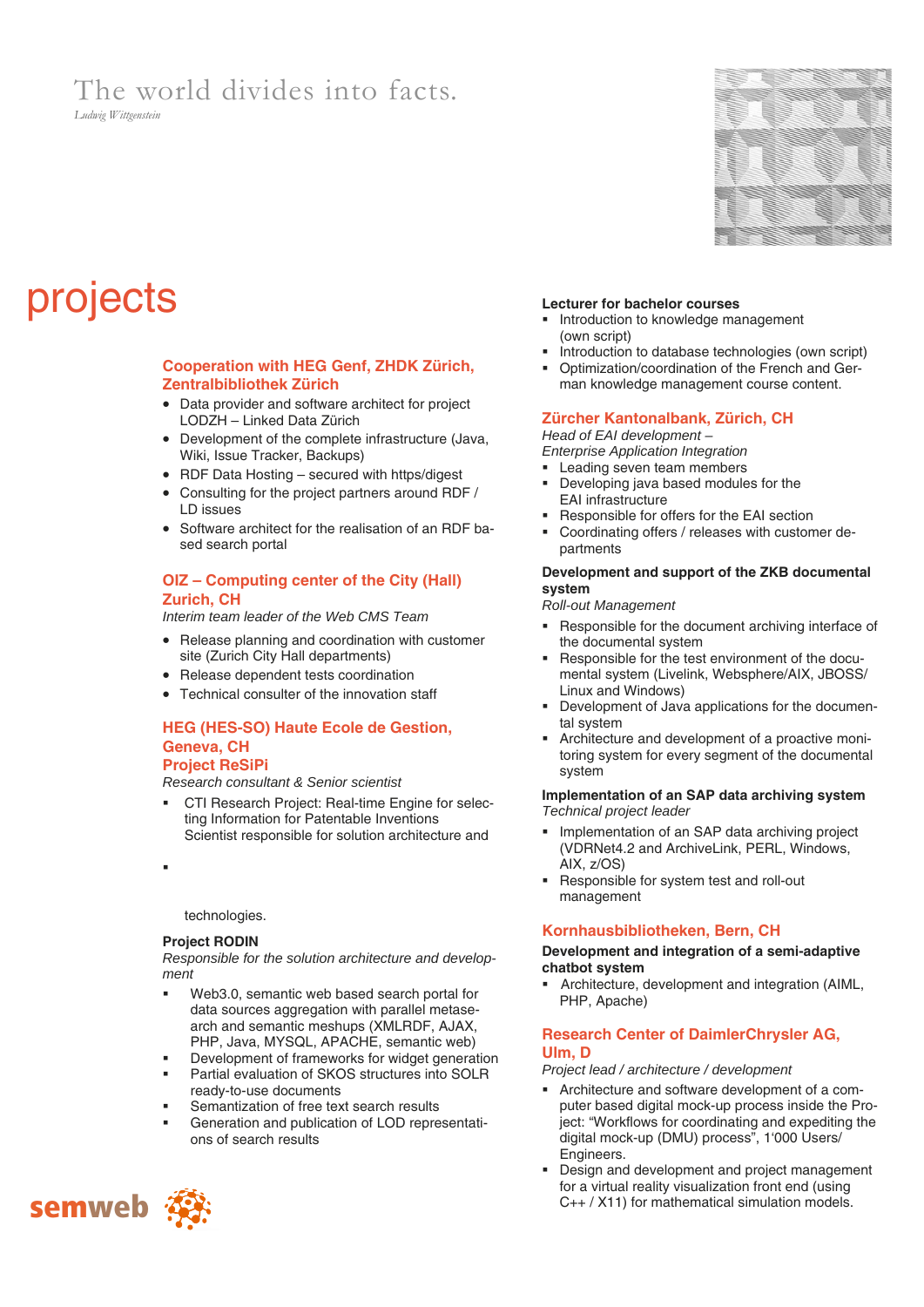## Objects contain the possibility of all situations.

*Ludwig Wittgenstein* 

# 

# offer **Sectors**

## **Specialist and experienced generalist for challenging software projects.**

## **Special fields**

- Semantic Web
- Semantic Publishing
- **Linked Data**
- Thesaurus Management
- Records Management
- Web Mining
- Document Livecycle

## **Software Engineering**

- New Systems
- Software Adaptations
- Legacy Replacement
- System Integration

## **Roles/Functions**

- Project leading
- Consulting
- Conception
- Architecture
- Realization/Programming
- **Feasibility studies**
- **Estimations**
- Problem solver

- Universities Support
- Big enterprises Industry/Trade
- Pharma/Biotech
- Public authorities
- Research, universities
- Finance, insurances
- (Internet) Media houses
- Clinical units, hospitals
- SME in the expansion phase

## **Some target groups of semweb**

Institutions and companies will benefit particularly of our skills, when they experience or have

- $\rightarrow$  a fast growth
- $\rightarrow$  knowledge management bottlenecks
- $\rightarrow$  process changes
- $\rightarrow$  complexity barriers
- $\rightarrow$  economical pressure on processing costs
- $\rightarrow$  completely new challenges in their ICT sector

## **Fees**

Our hourly fee varies between Swiss franc (CHF) 120 to 240, depending on the collaboration, type and complexity of the task and field of expertise.

Work-Packages:

We offer targeted work packages for collaboration over a period, or on a per project basis.

Simply contact us!

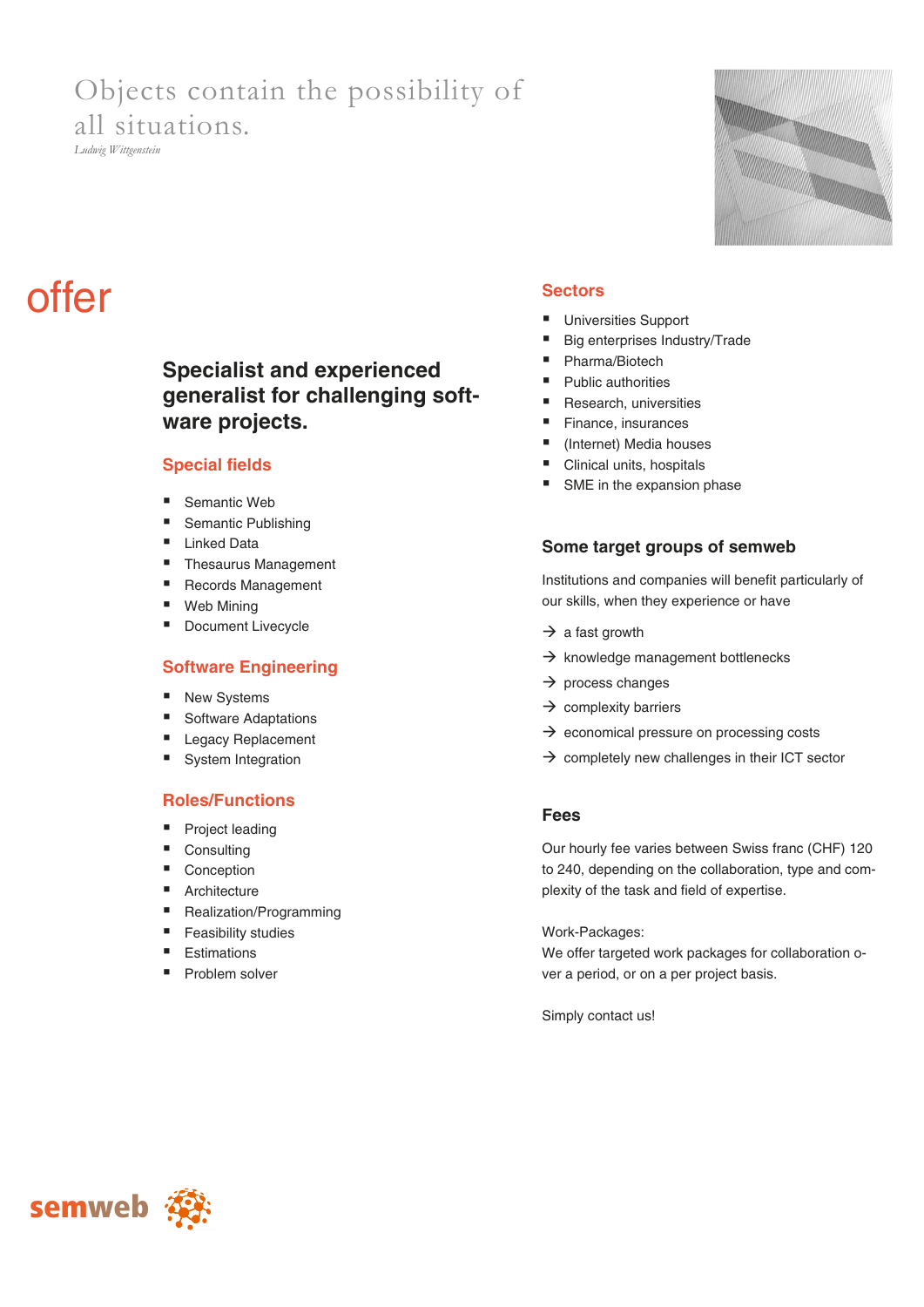## What signs fail to express, their application shows.

*Ludwig Wittgenstein* 



## **Our special domains**

## **Semantic Web**

## *Ontology / Thesaurus Management*

Find your way through large data and search spaces! Make use of the advantages of domain specific SKOS (Simple KnOwledge Systems) based Thesauri together with text-mining technologies and find previously unknown valuable results.

Semweb efficiently accompanies you during the semantization of relevant parts of your company – especially during the integration of your data bases/ CMS/DMS/ERP systems into a fast semantic search space, within and across sectors.

#### *Open Governement Data*

It is certainly a challenge to command rapidly growing data sets and to provide your own linked data along with the data of another institution. The complexity involved means that the appropriate strategy is absolutely necessary. Semweb assists you in finding the appropriate strategy and takes you through all the necessary steps of implementation / expansion of your OGD data semantization and publication, as well as the establishment of LOD endpoints (public access points to your data).

## *Document Life Cycle*

Finding, creating and archiving documents is in these days a widely recognized optimization process. The document life cycle guarantees the maintenance of your information as well as its archiving over the legally agreed period.

Semweb can also carry out the electronification of your document vault.

## **Know-how**

Semweb has acquired specialized know-how through the collaboration on projects ranging from research, services to industry (e.g. HEG – Haute Ecole de Gestion, Geneva (CH), Kornhausbibliotheken Bern (CH), Zürcher Kantonalbank, Zurich (CH)). In addition to the know-how in the semantic web or text mining areas, a solid background in industry projects is also available.

## **Records Management**

## **Written or typed material administration, management of dossiers, maintenance / destruction of dossiers**

Complete support in record management. Semweb has five years of experience in records management/document management. We were responsible for the document management of the third largest Swiss bank, from scanning to archiving of documents.

Semweb supports your company in the analysis, requirements assessment and implementation of business transactions, incorporating first-class records management systems.



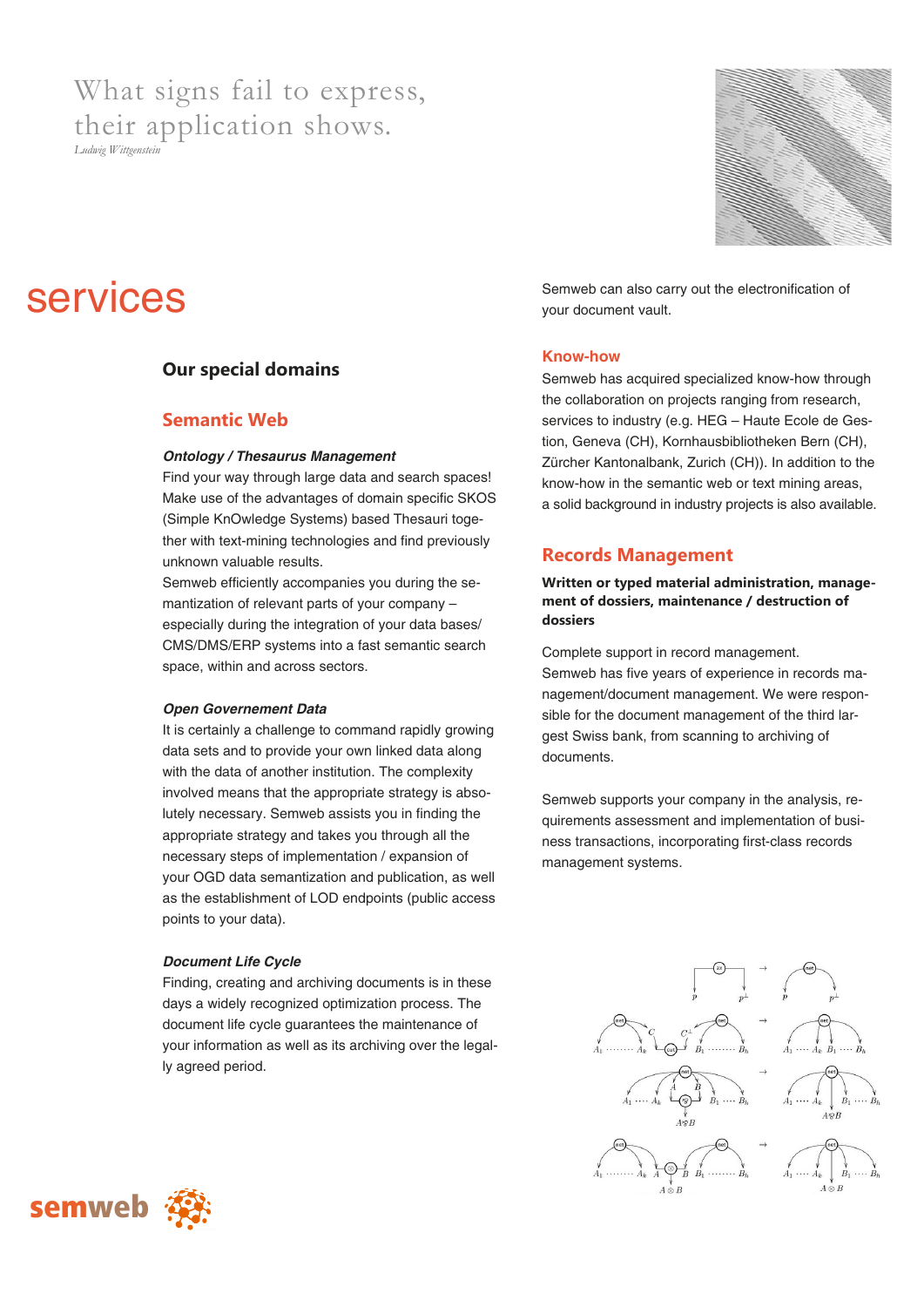The possibility of all imagery, of all our pictorial modes of expression, is contained in the logic of depiction. *Ludwig Wittgenstein* 



## **SETVICES** Thesaurus Management with

## **LD-Management with RDFLink**

Linked open data (LD) describes freely available data in the World Wide Web that can be identified through Uniform Resource Identifiers (URIs) and can thereby be directly accessed via HTTP. Data can also be linked to other data using again URIs. In the ideal case data are represented and linked using the "Resource Description Framework" (RDF) as well as standard technologies based on RDF like "SPARQL Protocol and RDF Query Language" (SPARQL) and the web ontology language (OWL), thus making linked data part of the semantic web.

This linked data constitutes a worldwide network that is also called "linked (open) data cloud" or "giant global graph." For all those cases where the focus is less on the open and free usability of the data we speak simply of "linked data".

## *Who profitably uses LD?*

Public institutions such as NGOs, municipalities, electronic libraries, archives, broadcasting corporations, hotel and airport systems use LD with the purpose of allowing a uniform use of data via the web.

#### *Who has implemented it so far?*

In lod-cloud.net is a current example of institutions that have turned their information to LD form. According to lod-cloud.net/state the LD "cloud" amounted to approx. 30 billion records in 2011 with more than 500 million outgoing connections.

## **Our offer**

For generation of RDF Data out of your tabular data Semweb supports you providing a comfortable and unique tool **RDFLINK** (https://rdflink.ch)

## **SKOS Shuttle**

#### *The challenge*

Each institution maintains its data in its own data bases, intranets and repositories. The manner in which this knowledge is stored remains proprietary, i.e. in such formats that can only be processed by given commercial applications. The implementation of one's own data base into a LD repository requires fast web technologies as well as special modeling knowledge and needs standards.

## **Our offer**

We analyze your databases or relevant parts of it, and make modeling suggestions in several variants (if possible) on how your represented data knowledge can be modeled and structured using appropriate vocabularies. We implement the variant that is chosen by you, with the guarantee that the mentioned LD repository will be operative within the agreed time frame.

In order to effectively support you with creation / maintenance / operation of RDF thesauri Semweb provides you with **SKOS Shuttle** (https://shosshuttle.ch).